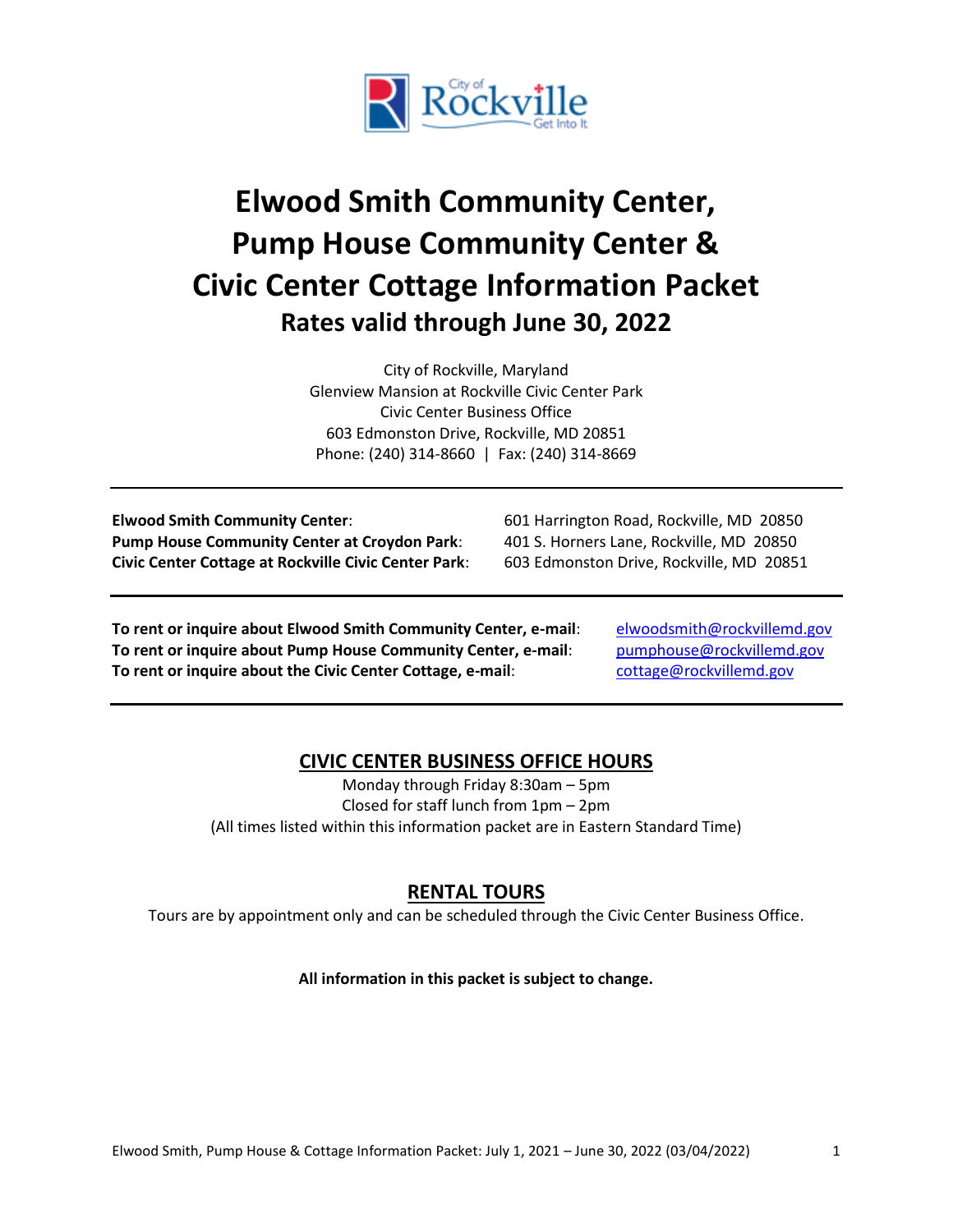# **COVID-19 HEALTH AND SAFETY**

City properties and staff function under curren[t Montgomery County](https://www.montgomerycountymd.gov/covid19/index.html) and [City](https://www.rockvillemd.gov/2315/COVID-19-Closures-and-Cancellations) COVID-19-related executive orders, health officer directives, and regulations. All COVID-19 mandates are subject to change at any time.

• Help keep everyone safe. Do not come to any City of Rockville property if you are sick with any COVID-19 or cold/flu-like symptoms, are otherwise instructed to remain at home, or came into contact or share a home with anyone who tested positive for COVID-19 or is exhibiting COVID-19 or cold/flu-like symptoms.

| <b>Social Event Rental Rates</b>                                                                  | 5-hour minimum time block includes set up, event, and clean-up |                             |
|---------------------------------------------------------------------------------------------------|----------------------------------------------------------------|-----------------------------|
| Rockville Resident (No Alcohol)                                                                   | $$250 + $250$ security = Total \$500                           | (\$50/each additional hour) |
| Non-Rockville Resident (No Alcohol)                                                               | $$300 + $250$ security = Total \$550                           | (\$60/each additional hour) |
| Rockville Resident (Alcohol Allowed)                                                              | $$300 + $250$ security = Total \$550                           | (\$60/each additional hour) |
| Non-Rockville Resident (Alcohol Allowed)                                                          | $$350 + $250$ security = Total \$600                           | (\$70/each additional hour) |
| <b>Organization Meeting Rates*</b>                                                                | 3-hour minimum block includes set-up, event and clean-up       |                             |
| Rockville Resident                                                                                | $$54 + $100$ security = Total \$154                            | (\$18 each additional hour) |
| Non-Rockville Resident                                                                            | $$66 + $100$ security = Total \$166                            | (\$22 each additional hour) |
| Non-Profit Organization Meeting Rates*^ 3-hour minimum block includes set-up, event, and clean-up |                                                                |                             |
| Non-Youth Groups                                                                                  | $$39 + $100$ security = Total \$139                            | (\$13 each additional hour) |
| Youth Groups                                                                                      | $$24 + $20$ security = Total \$44                              | (\$8 each additional hour)  |

**\***No social event rental is permitted at this rate.

**^**The federal letter indicating 501(c)3 status must be submitted to qualify for these rates.

# **GENERAL INFORMATION**

- All rental fees and refundable security deposit are due at the time of permitting.
- The renter is responsible for all table and chairs set up and breakdown.
- Elwood Smith Community Center has approximately (9) six-foot rectangular tables and (65) folding chairs. Pump House Community Center has approximately (8) six-foot rectangular tables and (25) folding chairs. The Civic Center Cottage has approximately (6) six-foot narrow rectangular tables with (24) banquet chairs.
- Building access is only allowed during your rental contract timeframe. The alarm code keypad will indicate the time that you entered the building and the time that you exited the building. This time will be used to calculate any overtime charges which will be deducted from the security deposit.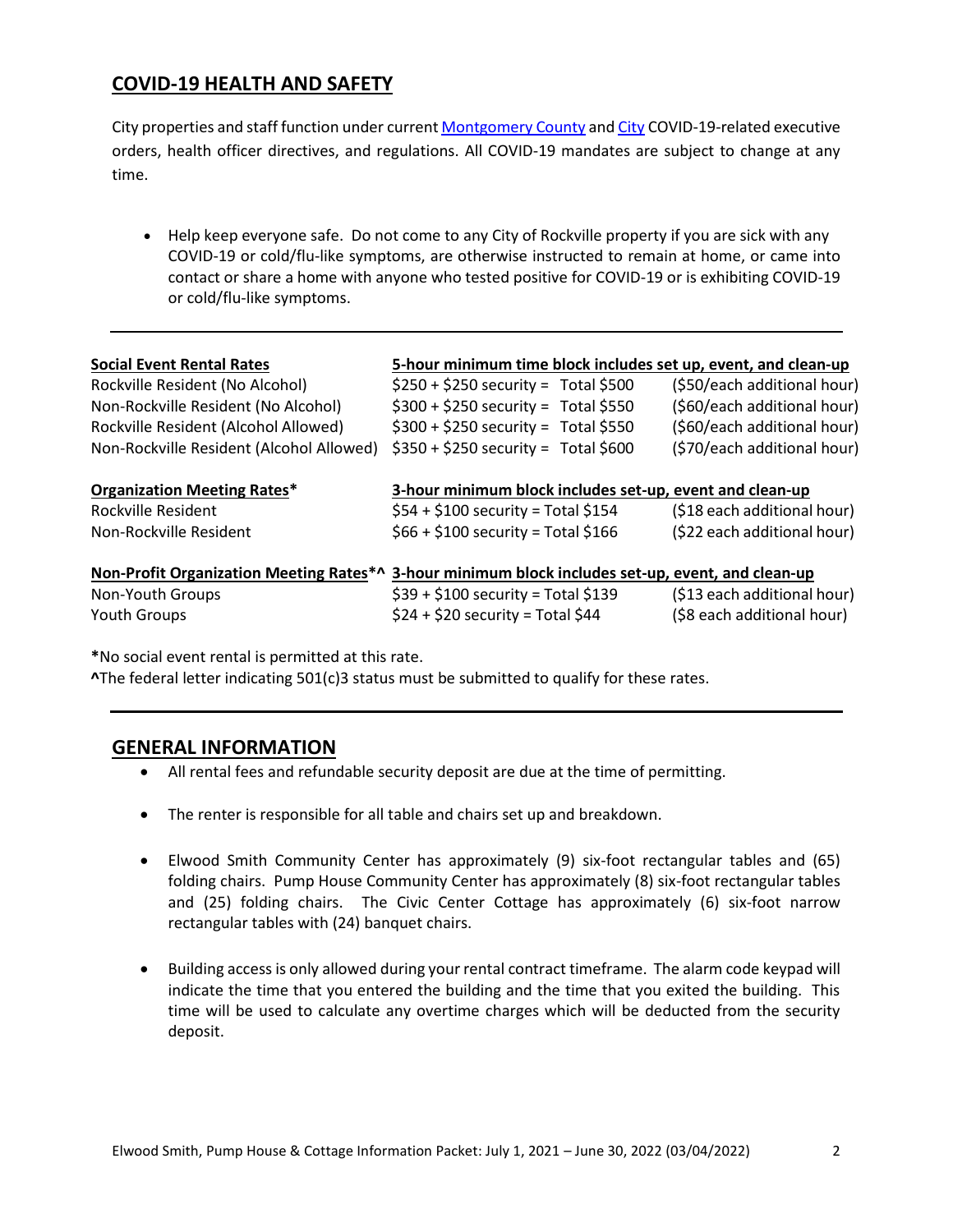- Early deliveries and storage of items after your event is not permitted. All items brought into the community center must be removed during permitted time. The City of Rockville is not responsible for items left behind.
- No sale of food or alcohol is allowed. No commercial activity is permitted on City of Rockville property.
- A copy of the permit is required to be in-hand during the event and must be presented to any City of Rockville representative upon request.
- Music must be kept to a reasonable volume audible only to the immediate event area. The volume must be turned down or off upon request of a City of Rockville representative or if any complaint is received from a neighbor or fellow park user. Doors must be kept closed if you employ or use a DJ.
- The renter is responsible for all clean-up which consists of restoring the community center to the condition in which it was given. Mops, brooms and other supplies are available in the closet between the restrooms for the renter to:
	- o Wipe off counters
	- o Sweep floors
	- o Removed all trash to the dumpster located in the parking lot
	- o Any other necessary task to restore the center
- Trash must be removed from the center. Trash must be taken home with you if you rent Pump House Community Center as there are no trash bins or dumpster at this location. If you rent Elwood Smith Community Center trash must be taken out of the center to the dumpster located in the parking lot. If you rent the Civic Center Cottage, the trash must be removed and taken to the dumpster located behind Glenview Mansion. Failure to remove trash will result in forfeiture of the security deposit.
- Respect property and equipment through your actions and use.

# **ROCKVILLE RESIDENCY**

Rockville resident rental rates apply to those owning property or living within the corporate tax district of the City of Rockville. The contract must be in the name of the Rockville resident(s). Proof of residency is required at contracting and includes driver's license, lease agreement, deed to house, utility bill, and homeowner or renter's insurance. Rockville resident rental rate is only available at the time of booking.

# **TO RENT WITH US**

All rental contract holders must:

- Be at least 18 years old of age
- Have a valid form of ID
- Ensure the name on the valid form of ID matches the name(s) on the contract

The contract and/or addendum holder is the main point of contact during the contracted rental period and is the only person who can make changes to an existing contract and/or addendum. With a request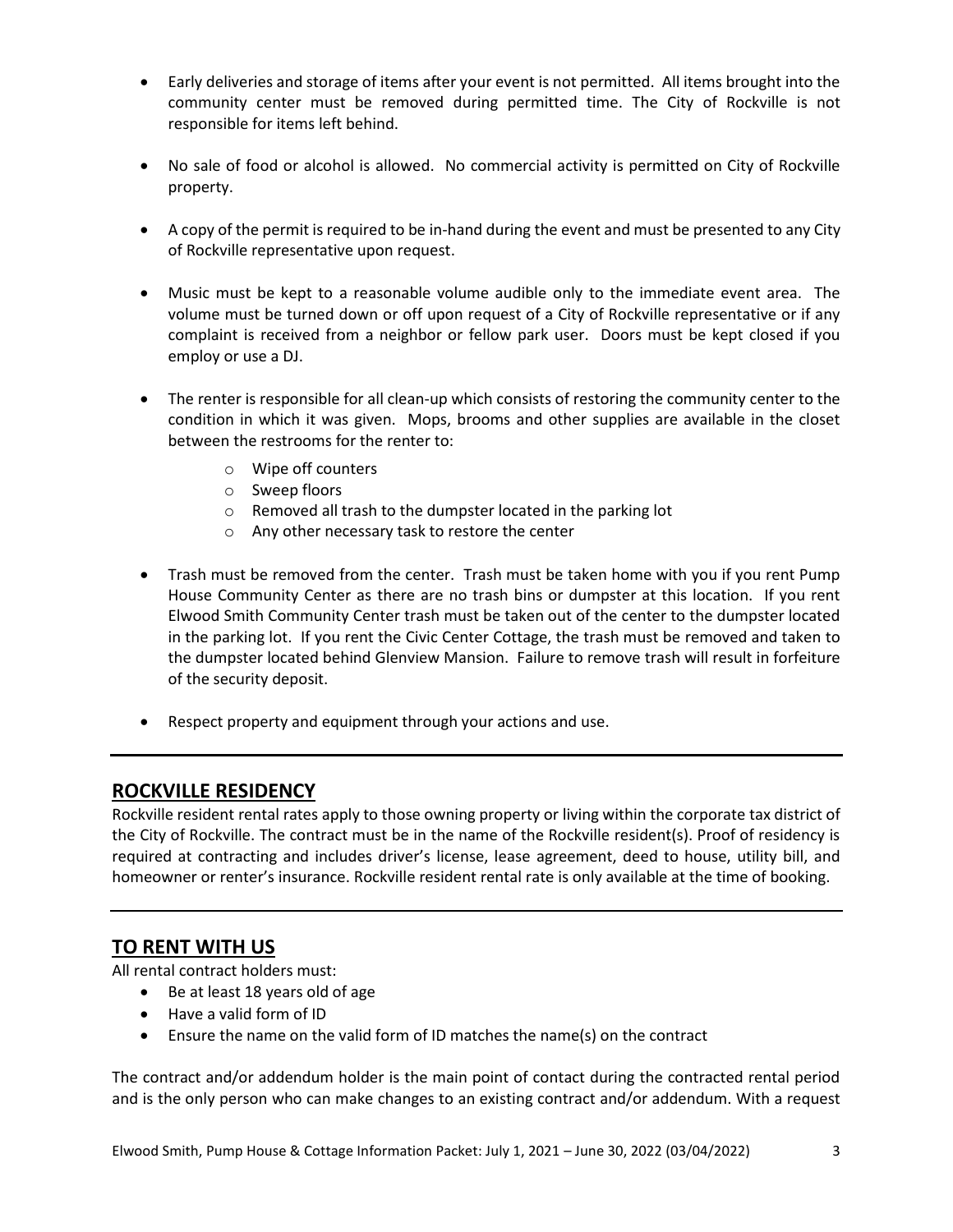made in writing, the contract holder may grant City of Rockville staff permission to discuss by telephone or e-mail the contract, addendum, or rental details with individuals who are affiliated with the rental (i.e. event coordinator, caterer, etc.).

Please send all requests for Elwood Smith Community Center to [elwoodsmith@rockvillemd.gov.](mailto:elwoodsmith@rockvillemd.gov) Please send all requests for Pump House Community Center t[o pumphouse@rockvillemd.gov.](mailto:pumphouse@rockvillemd.gov) Please send all requests for the Civic Center Cottage to [cottage@rockvillemd.gov.](mailto:cottage@rockvillemd.gov)

## **MAXIMUM CAPACITIES**

Attendance may not exceed the maximum capacity of the building:

| <b>Elwood Smith Community Center:</b> | 75 people |
|---------------------------------------|-----------|
| <b>Pump House Community Center:</b>   | 25 people |
| Civic Center Cottage:                 | 24 people |

## **ADDRESSES OF COMMUNITY CENTERS**

Elwood Smith Community Center: 601 Harrington Road, Rockville, MD 20850 Pump House Community Center at Croydon Park: 401 S. Horners Lane, Rockville, MD 20850 Civic Center Cottage at Rockville Civic Center Park: 603 Edmonston Drive, Rockville, MD 20851

## **HOLD POLICY**

Contracting an available date is on a first-come, first-served basis. An available date may be put on hold for two (2) calendar days. Failure to initial and sign a contract and present the contract payment in full before the close of business on the second day will result in the date becoming available to the public effective immediately.

# **ACCEPTABLE FORMS OF PAYMENT**

Acceptable forms of payment include MasterCard, Visa, cash, money order or personal check payable to "City of Rockville." We do not accept Discover or American Express. If a check is returned to the City of Rockville, a \$35 fee will apply.

## **CONTRACTS & ADDENDUMS**

All set-up time, event time, and clean-up time must be included in the paid rental period.

### **Change of Plans to Contract and/or Addendum**:

Any date and/or time changes to the contract or addendum must be sent to the Civic Center Business Office and acknowledged by City of Rockville staff by **10am two (2) business days before the contracted event date**.

Please send all requests for Elwood Smith Community Center t[o elwoodsmith@rockvillemd.gov.](mailto:elwoodsmith@rockvillemd.gov) Please send all requests for Pump House Community Center t[o pumphouse@rockvillemd.gov.](mailto:pumphouse@rockvillemd.gov) Please send all requests for the Civic Center Cottage to [cottage@rockvillemd.gov.](mailto:cottage@rockvillemd.gov)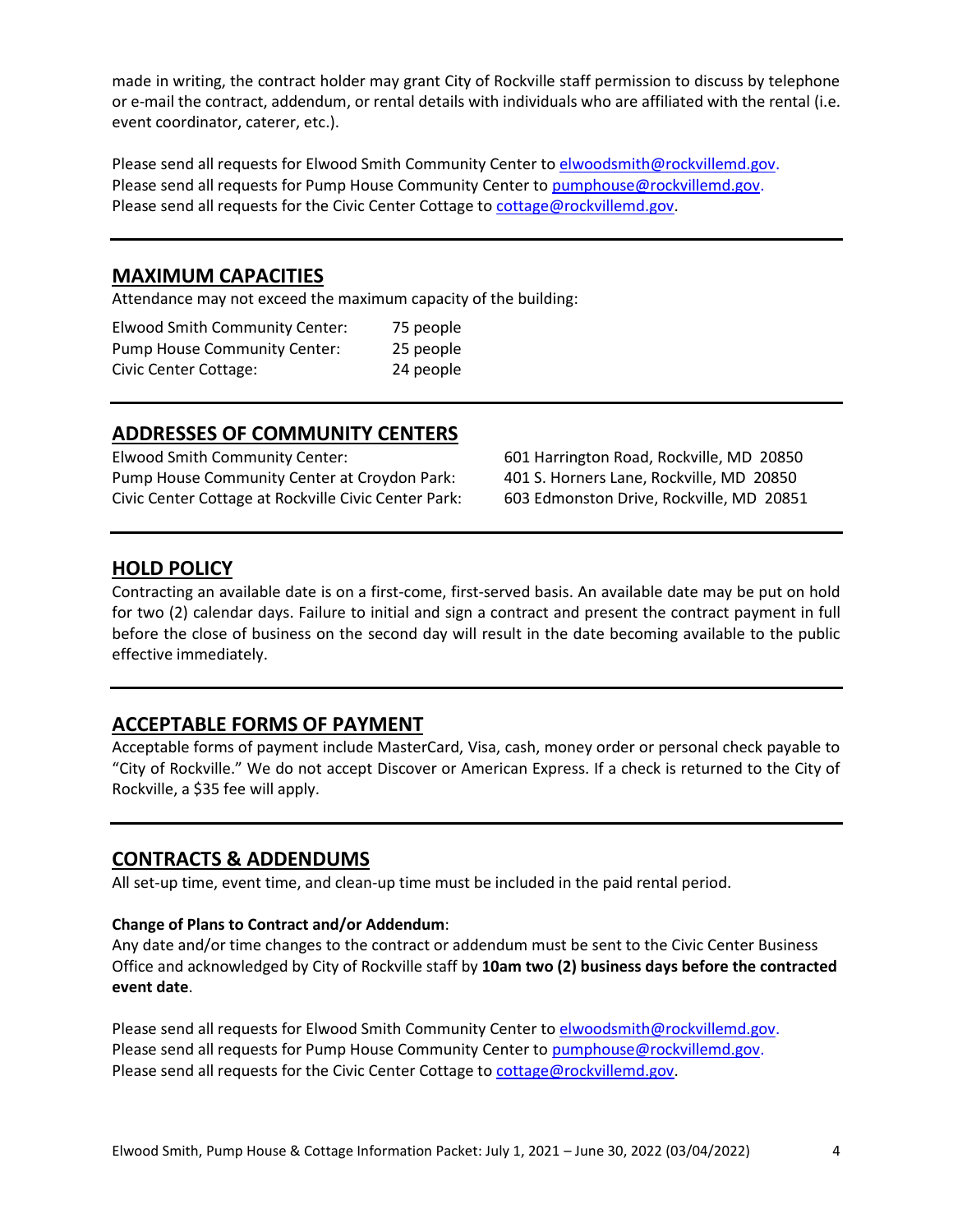### **To Secure a Date**:

A contract must be initialed, signed and returned to the Civic Center Business Office with a full payment of the total contract amount.

### **For Non-Company/Non-Organization:**

The PRIMARY name and contact information is the individual who paid the security deposit and is considered the account holder in our financial system.

### **For Company/Organization Social Events:**

The organization name must appear on the contract and/or addendums. The PRIMARY name and contact information is the individual who paid the security deposit and is considered the account holder in our financial system. The PRIMARY must have the authority to deposit checks on behalf of the organization. The other name(s) appearing on and initialing and signing the contract and/or addendums must work directly for the company or organization. They must also have the authority to execute a contract and/or addendum on behalf of the company or organization. The contract down payment, contract balance and addendums must be paid by a company or organization issued check or credit card. It cannot be paid by personal check, money order or credit card.

#### **Security Deposit**:

A refundable security deposit must be paid as part of the contract.

Money can be withheld from the security deposit if any guest, vendor, contract holders, support/service staff, caterer, tent and/or structure, subcontractor, etc. causes any property, grounds, furnishings, or equipment damages; arrive or depart outside of contracted hours; clean-up of the property by City of Rockville staff or its contractors; and/or if any of our City of Rockville and/or Civic Center Park policies and rules are not followed. The person who signs this permit must attend the event and be present for the entire duration of the contracted time – failure to do so forfeits the security deposit in its entirety.

The Civic Center Business Office determine fees. If the security deposit is not enough to cover the full amount of the incidentals, the contract holders will be billed the remaining balance to be paid in full within 14 calendar days from the invoice date.

The security deposit will be refund once the key/alarm code is returned to the Civic Center Business Office. Failure to return the key within two (2) business days after the contracted rental will result in a deduction of \$25 per every five (5) business days that the key is not returned.

If the security deposit is paid by check or money order, the security deposit, if refunded, will be a check issued by the City of Rockville to the PRIMARY name and contact information on the contract since this individual paid the security deposit. The company or organization name will also appear on the check, if applicable. If the security deposit is paid by MasterCard or Visa, the security deposit, if refunded, will be credited back to the credit card used to make this payment (if card has not expired), without exception.

**PLEASE NOTE**: Due to our financial system, when a security deposit is paid by credit card, it must go back to the PRIMARY on the contract by check if the payment is 120 days or older. We are not able to process these security deposit refunds back to the original credit card.

# **CANCELLATION POLICY**

Cancellations must be received by the Civic Center Business Office staff in writing from the person(s) whose name(s) appears on the signature line of the contract. The cancellation date is the date in which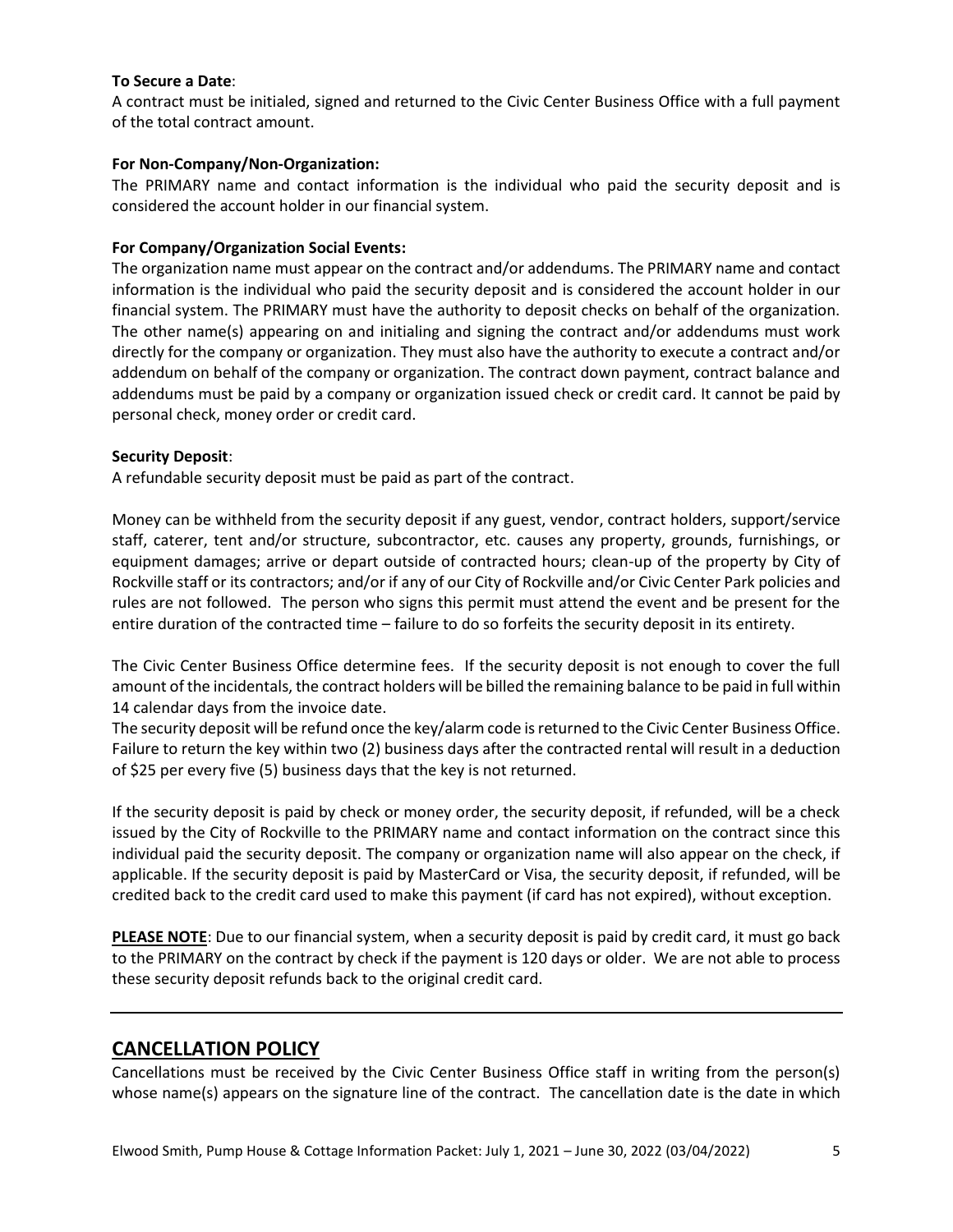written and signed notification is received in the Civic Center Business Office. We will accept an e-mail as a written cancellation request only if a Civic Center Business Office staff member responds to the e-mail. Be sure to follow-up with a telephone call or e-mail if we have not responded to your e-mail cancellation within 48 hours.

Please send e-mail cancellations for Elwood Smith Community Center t[o elwoodsmith@rockvillemd.gov.](mailto:elwoodsmith@rockvillemd.gov) Please send e-mail cancellation for Pump House Community Center t[o pumphouse@rockvillemd.gov.](mailto:pumphouse@rockvillemd.gov) Please send e-mail cancellations for the Civic Center Cottage to [cottage@rockvillemd.gov.](mailto:cottage@rockvillemd.gov)

If the cancellation takes place eight (8) days or more prior to the permitted event date, the cancellation fee in the below table applies. Any cancellation occurring seven (7) days or less prior to the permitted event date will result in the retention of the entire contract amount by the City of Rockville.

| <b>Rental Type:</b>                                                                    | <b>Cancellation Fee:</b> |
|----------------------------------------------------------------------------------------|--------------------------|
| Social Event (Rockville Resident, Non-Rockville Resident, No Alcohol, Alcohol Allowed) | \$50 per date            |
| <b>Organization Meeting (Rockville Resident)</b>                                       | \$15 per date            |
| Organization Meeting (Non-Rockville Resident)                                          | \$20 per date            |
| Non-Profit Organization Meeting (Non-Youth Groups)                                     | \$10 per date            |
| Non-Profit Organization Meeting (Youth Groups)                                         | \$5 per date             |

A \$25 administrative fee will be retained for weather-related cancellations when the person who signed the permit speaks with or leaves a voicemail with the Civic Center Business Office at 240-314-8660 at least three (3) hours prior to the start time on the permit. Weather-related cancellations are refunded only when the City of Rockville recreation classes/camps close. A \$25 fee is required to implement a change of date.

# **KEY PICK-UP AND DROP-OFF**

**For an event with no alcohol**, the renter is required to pick up the key and alarm code from the Civic Center Business Office located on the first floor of Glenview Mansion located at 603 Edmonston Drive, Rockville, MD 20851 between 9am – 4pm, Monday through Friday, on the last business day prior to the permitted event. Failure to pick up the key/alarm code will deny you access to the facility without refund. The key/alarm code must be returned after your rental to the same office between 9am – 4pm, Monday through Friday, within two (2) business days after your contracted event.

**For an event with alcohol**, the City of Rockville representative will be on-site approximately 15 minutes prior to the start time on your permit with the key and alarm code. The City representative will remain on-site for the entire event. You will be required to clear the facility prior to your departure with this representative before leaving at your end permitted time. This representative cannot inform you regarding your security deposit return.

The City of Rockville reserves to right to staff any and all events held at community centers.

## **INDEMNIFICATION**

Contract holders, guests, and vendors are required to abide by all applicable Federal, State, County, and/or City public laws and ordinances when using City of Rockville facilities and property.